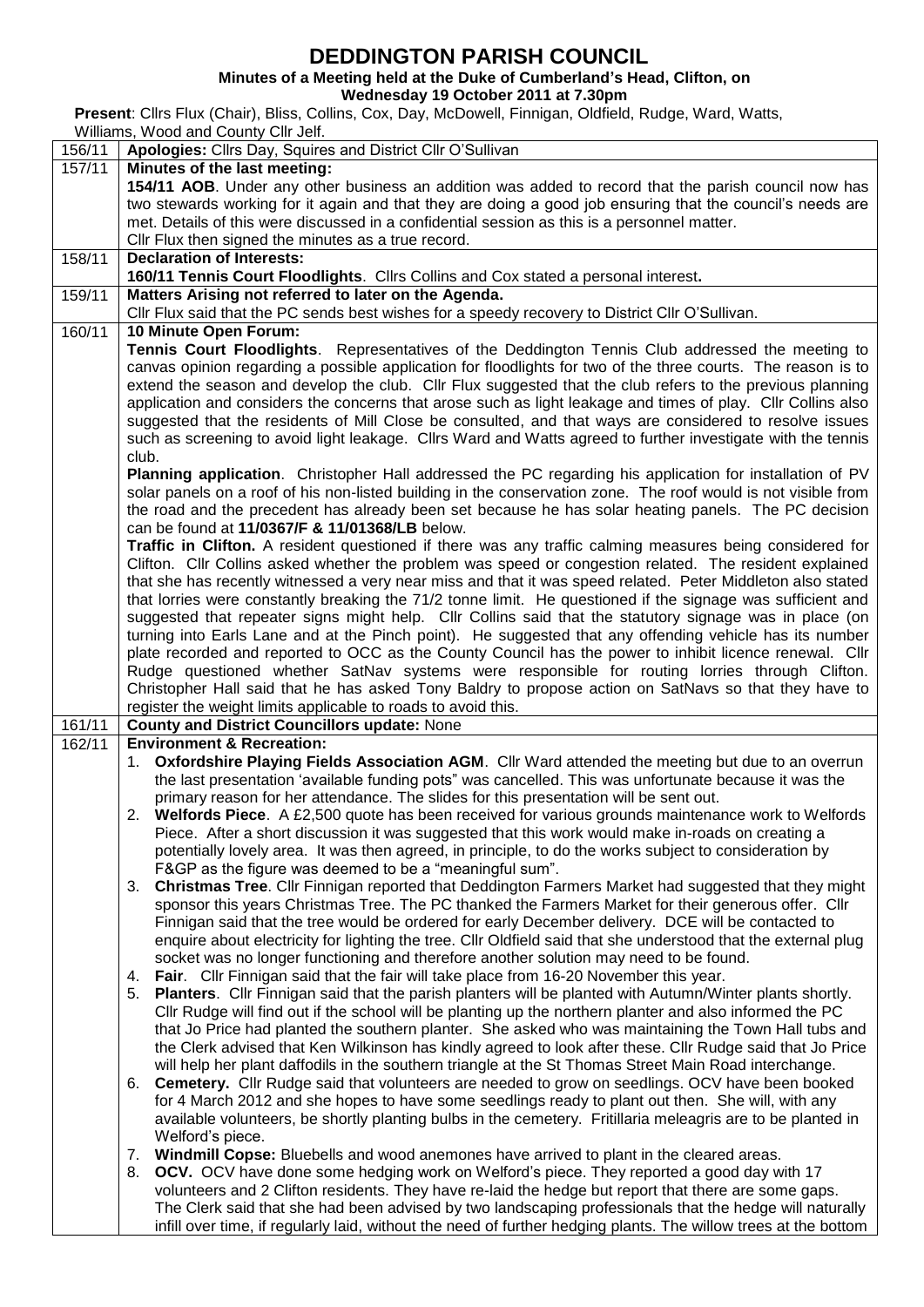|        | end were discussed and any H&S work required on them be included in the Welford's Piece<br>maintenance currently under consideration. OCV have left a scrub pile as a wildlife habitat. Chris<br>Skepper repeated that there is potential for 'muddy' wildlife habitats, but this is for Clifton residents to<br>decide. Chris suggested planting up the hedge at the side of the site (about 40 plants needed) to link<br>the two hedgerows.                                                                                                                                                                                                                                                                                                                                                                                                                                                                                                     |
|--------|---------------------------------------------------------------------------------------------------------------------------------------------------------------------------------------------------------------------------------------------------------------------------------------------------------------------------------------------------------------------------------------------------------------------------------------------------------------------------------------------------------------------------------------------------------------------------------------------------------------------------------------------------------------------------------------------------------------------------------------------------------------------------------------------------------------------------------------------------------------------------------------------------------------------------------------------------|
|        | <b>On-line survey.</b> A recent OALC update mentioned free trees from the Woodland Trust. There is an on-<br>9.<br>line survey in which participants might win an illustrated Woodland Guide, which could be passed on to<br>the school. Cllr Rudge will do the survey, but requires some input on these questions: 1) Do you know<br>of an area owned by the council/community that would benefit from trees? As the verges are<br>owned by OCC they could probably not be used, however planting in hedges has previously got around<br>this problem. Cllr Cox also reminded the PC that Cllrs Squires had suggested planting some of the<br>Deddington Pippin trees. 2) Would you consider planting trees to help mark the Queen's Diamond<br>Jubilee? It was suggested that Wendy Burrows be contacted. 3) Would you consider planting trees<br>to celebrate a national or local occasion? Further comments should be directed to Cllr Rudge. |
| 163/11 | <b>Planning Working Group</b>                                                                                                                                                                                                                                                                                                                                                                                                                                                                                                                                                                                                                                                                                                                                                                                                                                                                                                                     |
|        | <b>Applications</b><br>11/01367/F - 01/10/11 The Knowle, Philcote Street, Deddington. Installation of PV solar panels. The                                                                                                                                                                                                                                                                                                                                                                                                                                                                                                                                                                                                                                                                                                                                                                                                                        |
|        | building proposed is not visible from the street and is not a Grade II listed building. Permission was granted<br>for solar heating panels to be installed on another non-listed building on the same property in March 1991.<br>No objection as a precedent has been set and that the panels will not be visible from the street and no<br>neighbouring properties overlook the proposed installation. As the property is within the conservation area<br>the CDC conservation officer will be notified of the application and can advise from this point of view.<br>11/01368/LB - 01/10/11 The Knowle, Philcote Street, Deddington. As above.                                                                                                                                                                                                                                                                                                  |
|        | 11/01289/F - 08/10/11 Vervain, Philcote Street, Deddington. Conversion of storerooms to kitchen with<br>associated internal and external works. The proposed building has been un-occupied for a number of years<br>and is in poor condition, a preliminary bat survey has been undertaken and no evidence of bats was found<br>within or around the building. No objection as it is within a secluded rear garden and not visible from the                                                                                                                                                                                                                                                                                                                                                                                                                                                                                                       |
|        | main road, it is not overlooked by near neighbours and will be a considerable improvement on the existing                                                                                                                                                                                                                                                                                                                                                                                                                                                                                                                                                                                                                                                                                                                                                                                                                                         |
|        | dilapidated building.<br>11/01290/LB - 08/10/11 Vervain, Philcote Street, Deddington. Proposed loft conversion with provision for<br>rear roof lights and conversion of storerooms to kitchen with associated internal and external works. As                                                                                                                                                                                                                                                                                                                                                                                                                                                                                                                                                                                                                                                                                                     |
|        | above but to include the proposed loft conversion into an additional bedroom within a listed building. No                                                                                                                                                                                                                                                                                                                                                                                                                                                                                                                                                                                                                                                                                                                                                                                                                                         |
|        | objection based on the same observations as above.                                                                                                                                                                                                                                                                                                                                                                                                                                                                                                                                                                                                                                                                                                                                                                                                                                                                                                |
|        | <b>Appeals</b> None<br><b>Approvals</b>                                                                                                                                                                                                                                                                                                                                                                                                                                                                                                                                                                                                                                                                                                                                                                                                                                                                                                           |
|        | 11/01198/F 17/09/11 Glenthorne, Hopcraft Lane, Deddington.                                                                                                                                                                                                                                                                                                                                                                                                                                                                                                                                                                                                                                                                                                                                                                                                                                                                                        |
|        | 11/00791/F 01/10/11 Greencourts, Earls Lane, Deddington.<br>11/01075/F Hempton House Snakehill Lane Hempton (NB PC Objected)                                                                                                                                                                                                                                                                                                                                                                                                                                                                                                                                                                                                                                                                                                                                                                                                                      |
|        | 11/01239/F Orchard Bank Goose Green Deddington                                                                                                                                                                                                                                                                                                                                                                                                                                                                                                                                                                                                                                                                                                                                                                                                                                                                                                    |
|        | <b>Refusals None</b><br><b>Withdrawals None</b>                                                                                                                                                                                                                                                                                                                                                                                                                                                                                                                                                                                                                                                                                                                                                                                                                                                                                                   |
|        | <b>Correspondence</b>                                                                                                                                                                                                                                                                                                                                                                                                                                                                                                                                                                                                                                                                                                                                                                                                                                                                                                                             |
|        | 4 The Beeches, Deddington 15/09/11 Letter received from owners asking permission to remove a silver<br>birch tree in their front garden, letter was referred to the CDC on 15/09/11.                                                                                                                                                                                                                                                                                                                                                                                                                                                                                                                                                                                                                                                                                                                                                              |
|        | Thames Valley Primary Care Agency. 24/09/11 Letter notifying that no appeals were made against the                                                                                                                                                                                                                                                                                                                                                                                                                                                                                                                                                                                                                                                                                                                                                                                                                                                |
|        | Oxfordshire PCT decision to grant preliminary consent to the application by Miss Rashda Perveen to                                                                                                                                                                                                                                                                                                                                                                                                                                                                                                                                                                                                                                                                                                                                                                                                                                                |
|        | provide NHS Pharmaceutical Services from premises in the village of Deddington. Consent shall now take<br>effect for a period of six months until 22 March 2012.                                                                                                                                                                                                                                                                                                                                                                                                                                                                                                                                                                                                                                                                                                                                                                                  |
|        | Campaign To Protect Rural England. 01/10/11 Is your Parish at risk from Planning Reforms? Letter from                                                                                                                                                                                                                                                                                                                                                                                                                                                                                                                                                                                                                                                                                                                                                                                                                                             |
|        | CPRE containing advice on how PC's should act in view of the new planning reforms.<br>Campaign To Protect Rural England. 08/10/11 Copy of the CPRE's new guide – How to respond to                                                                                                                                                                                                                                                                                                                                                                                                                                                                                                                                                                                                                                                                                                                                                                |
|        | planning applications enclosed, further copies of the guide can be downloaded at www.planninghelp.org                                                                                                                                                                                                                                                                                                                                                                                                                                                                                                                                                                                                                                                                                                                                                                                                                                             |
| 164/11 | <b>Emergency Planning</b>                                                                                                                                                                                                                                                                                                                                                                                                                                                                                                                                                                                                                                                                                                                                                                                                                                                                                                                         |
|        | <b>Emergency Plan.</b> Cllr O'Dowell reported that questions still needed to be answered to complete the<br>Emergency Plan. It was agreed that the Emergency Planning Group, Chairman and the Clerk look at the                                                                                                                                                                                                                                                                                                                                                                                                                                                                                                                                                                                                                                                                                                                                   |
|        | questions at a meeting on Saturday 12 November 10am and bring recommendations back to the PC.                                                                                                                                                                                                                                                                                                                                                                                                                                                                                                                                                                                                                                                                                                                                                                                                                                                     |
|        | Grit Bins. It was proposed that three sites are used to store 1 tonne bags of salt in each village of the<br>Parish. New bins can be purchased from OCC at a price of £160 for a filled bin. It was suggested by Cllr                                                                                                                                                                                                                                                                                                                                                                                                                                                                                                                                                                                                                                                                                                                             |
|        | Oldfield that residents are made aware of how sparingly the salt should be used. Cllr Cox said that                                                                                                                                                                                                                                                                                                                                                                                                                                                                                                                                                                                                                                                                                                                                                                                                                                               |
|        | 10grams (an egg cup full) should cover a square metre. There was much discussion regarding who is                                                                                                                                                                                                                                                                                                                                                                                                                                                                                                                                                                                                                                                                                                                                                                                                                                                 |
|        | responsible and how it should be spread. It was felt that it was not the responsibility of the PC to spread the<br>salt but to enable the residents to deal with the snow. The Clerk mentioned that there was a leaflet available                                                                                                                                                                                                                                                                                                                                                                                                                                                                                                                                                                                                                                                                                                                 |
|        | for businesses to explain that they are not liable should they clear the pathways. The group stated that they                                                                                                                                                                                                                                                                                                                                                                                                                                                                                                                                                                                                                                                                                                                                                                                                                                     |
|        | had already spoken to the businesses and explained this. It was finally agreed that the Clerk should liaise<br>with Paul Wilson to investigate the proposed sites of the new bins to ensure that the process is in motion                                                                                                                                                                                                                                                                                                                                                                                                                                                                                                                                                                                                                                                                                                                         |
|        | and that the action is not taken too late. Cllr Cox agreed to contact a resident in The Beeches who had                                                                                                                                                                                                                                                                                                                                                                                                                                                                                                                                                                                                                                                                                                                                                                                                                                           |
|        | previously offered to fund a bin in that area of the village                                                                                                                                                                                                                                                                                                                                                                                                                                                                                                                                                                                                                                                                                                                                                                                                                                                                                      |